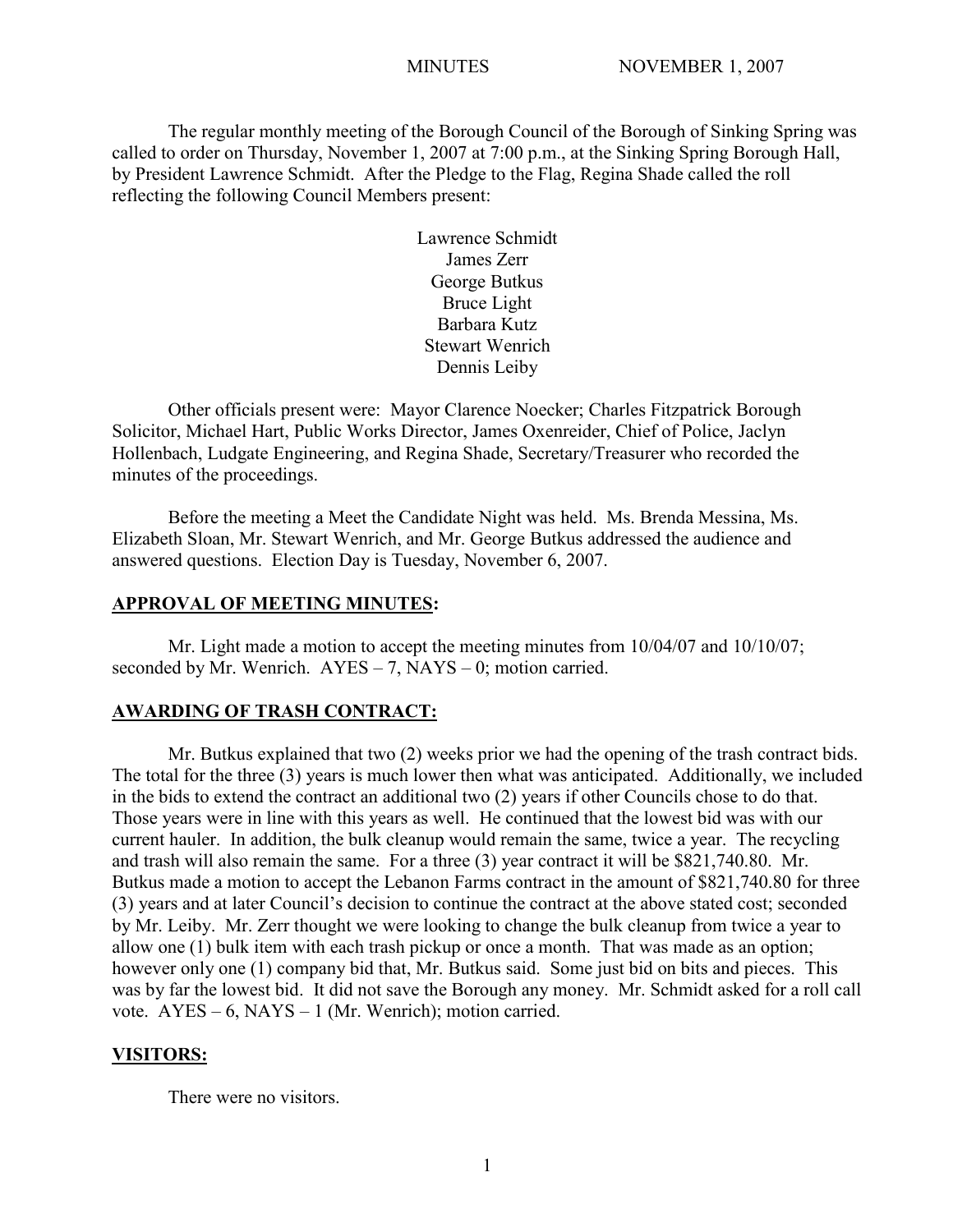### **COMMUNICATIONS:**

There were no formal communications.

### **APPROVAL OF BILLS:**

Mr. Light made a motion to pay all the bills; seconded by Mr. Wenrich.  $AYES - 7$ ,  $NAYS - 0$ ; motion carried.

### **MILLER ENVIRONMENTAL REPORT:**

### **REPORTS OF COMMITTEES AND OFFICES:**

Both Mr. Lew Christy and Pete Juzyk were at the meeting. Mr. Pete Juzyk stated he started on October 1, 2007 as Facility Manager. He works for Miller Environmental. Mr. Juzyk gave the report for period ending October, 2007. The September DMR was completed and submitted to the PA DEP. There were no violations. The third quarter Local Limits Testing billing and data entry was completed. They contacted PPL to have electric demand reset. They also attached Influent Loading Data for January to September 2007 for Council's review. (It was attached to their report.) A new employee was transferred to the plant starting October 22, 2007. The wastewater data was as follows: Total monthly flow  $-16,044,000$  gallons, the average daily flow  $-517,500$  gallons, maximum daily flow  $-82,200$  gallons, minimum daily flow  $-45,600$  gallons. There were no NPDES violations and none were anticipated. They were awaiting some lab tests. The following percentage are each municipalities contribution to the total flow through the plant for the month (please note that Sinking Spring includes an unmetered portion of Spring Township) – 68.0%, Lower Heidelberg  $- 23.1\%$ , and South Heidelberg  $- 9.0\%$ . Total precipitation for the month was 6.10 inches. The wastewater department activities for the month were as follows. They responded to thirteen (13) PA One Calls during the month. There were two (2) service calls. There was a lateral clog in the 3600 block of Penn Avenue. The apartment manager plunged the vent; Miller Environmental and Sinking Spring personnel cleaned and disinfected the sidewalk. There was a main clog in the Reedy Road sewer main with back-ups to residents in the 300 block of Broad Street. They read the collection system flow meters four (4) times during the month. They flushed approximately, 5,901 feet of sanitary sewer main. They serviced and inspected the collection bioaugmentation meters. They coordinated with Duke's Root Control personnel who performed root control work on October  $11^{th}$  and  $12^{th}$ . One (1) additional malfunction related to the lightening strike was encountered. The annunciator outlet board for the blowers had to be replaced on October 12, 2007. The new scum chopper pump at clarifier #2 was installed and tested by Municipal Maintenance personnel on October 19, 2007. The staff in conjunction with ARRO Consulting performed an IPP inspection of McDonald's on 10-26-07. Mr. Fitzpatrick stated the Borough and the Authority are currently negotiating contracts with South Heidelberg and Spring Townships. In the process of preparing the contracts for treating some of Spring's sewage, he was able to get a handle on Spring's portion that was being allocated to Sinking Spring but was actually from the Township. That is somewhere around 60,000 gallons. That does not take into account I&I. So, this number is not totally accurate but it does give everyone some idea of what is being placed into our system from Spring. This means Sinking Spring is at about 50 to 52% of the total and Spring is at about 16% of the total. Mr. Leiby questioned if this was information we received from PA American Water Company. Mr. Fitzpatrick said yes. Mr. Fitzpatrick stated he got the information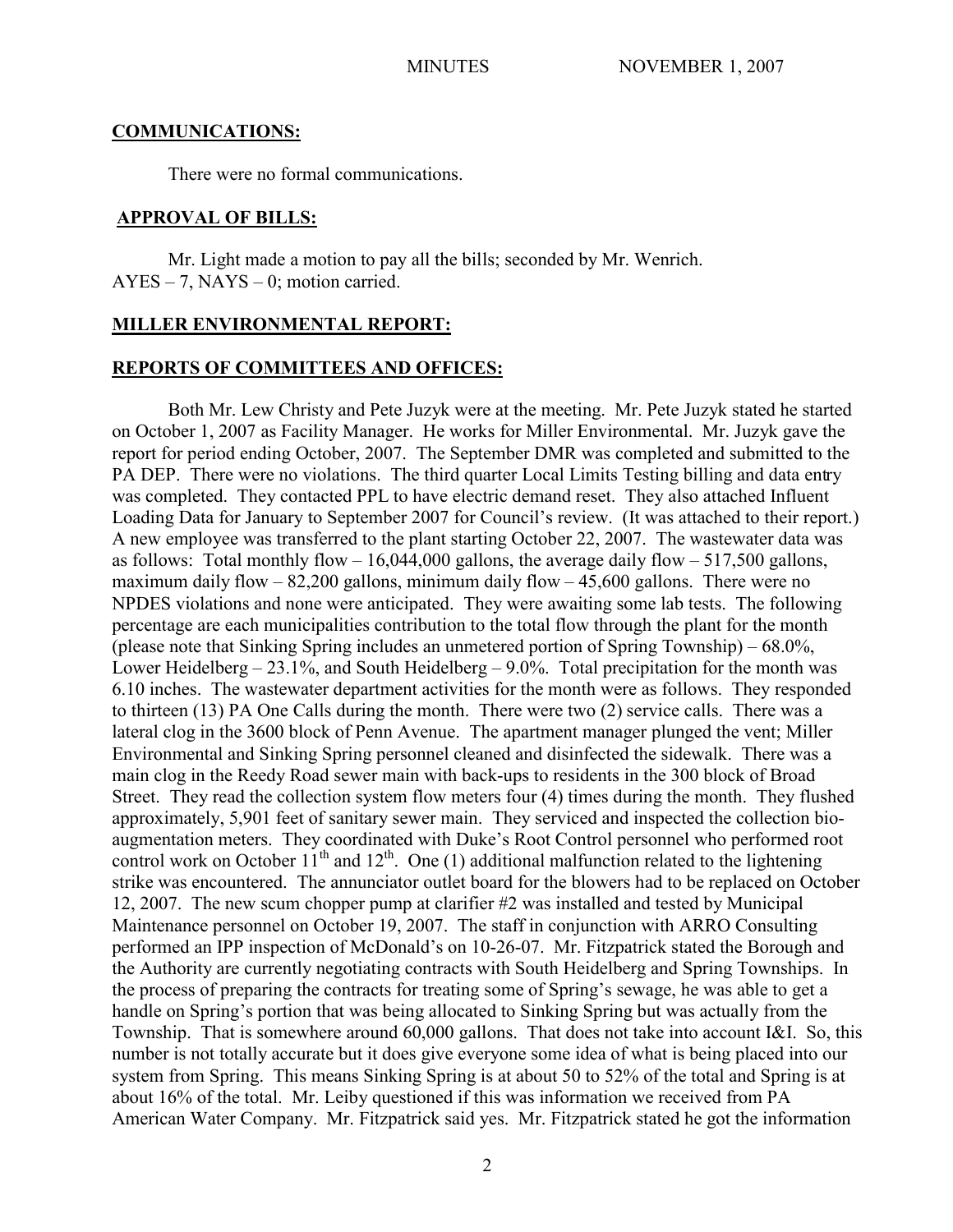### **REPORTS OF COMMITTEES AND OFFICES (cont'd):**

from Ms. White and Mrs. Shade. Ms. Sloan asked if we were going to be reimbursed for this. Mr. Fitzpatrick stated yes, we have always been reimbursed for this. Mr. Butkus stated this was just the amount that flowed into the plant. We never knew exactly how much was flowing in percentage wise. Mr. Schmidt wanted to address the issue about the bills and why some of the bills were more. He asked Mrs. Shade to explain to the audience exactly what was going on. Mrs. Shade stated that at some point in time PA American Water had changed out some of their water meters. Originally the meters read in cubic feet. The new meters are now reading in gallons. If the customer's meter was changed to a 1,000 gallon meter the difference was slight. We didn't notice the change. Now, they are changing them to 10,000 gallon meters. This is where we really noticed that we had a problem. When Ms. White came upon these changes and she did that by looking at the register, we knew we had to make corrections. So Ms. White along with Mrs. Bohn spent hours looking through all the accounts (both Sinking Spring and Lower Heidelberg) and questioning if the meter at each property had been changed. This was done by looking up all the accounts on the PA American website. If they had been changed, they did calculations to see if we owed the customer money, which did happen on some, or whether the customer owed the Borough money. After they were all done, they were entered as an adjustment. However when the bills printed, they appeared as an "arrears". Mrs. Shade apologized to all the residents and explained that it wasn't an arrear bill; it was to be an adjustment. She explained that no penalty had been added. She continued this was a once and done adjustment and from now on the bill will reflect the correct amount owed. The Mayor questioned who gets the 1,000 gallon meter and who gets the 10,000 gallon meter. Mrs. Shade stated PA American; we have no say over that. Mr. Wenrich stated again PA American Water has created a nightmare for this Borough. Mr. Wenrich feels this is totally unacceptable as them as a provider and to us as a consumer. We have been trying to get this hammered out about the fire hydrants, and we get nowhere and now this directly affects our residents. He asked Mr. Fitzpatrick if we have any recourse. Mr. Zerr stated we did send a letter to the PUC stating we don't want to see an increase; however it appears they are after another increase. Mr. Fitzpatrick said they don't really care about our billing relationship with our customers. They supplied us with information that was accurate; however they failed to tell us the meters have changed. Mr. Fitzpatrick feels we would have a tough time with the case. Mrs. Shade stated they did notice the change when it went to the 10,000 gallons as that was a big change. Ms. Sloan stated there should be some type of standardization or suggestions of standardization in the State of PA. Mr. Fitzpatrick said no. Mr. Wenrich stated we are a consumer and we have no choice, we must use PA American Water, there should be some type of recourse for us. We should be able to go to the PUC. Mr. Butkus wondered if we could get a list from PA American telling us what kind of meter each residence has. Mrs. Shade said no. We must go to their website and check ourselves. They have given us access to this site. We must do it ourselves. Mr. Schmidt stated we are still trying to find out who owns the hydrants. Mr. Schmidt asked Mr. Hart where we were in this. Mr. Hart stated they turned it over to their legal department. That was not quite a year ago. PA American has been somewhat tough to deal with. A brief discussion ensued about type of meters people have and how they can find out what type they do have. Mr. Zerr asked where we stand with the hydrant at Park and Clematis. Mr. Hart believes it is back in service. Mr. Hart stated he believed they finished up that very day. Mr. Zerr said that in the "old section of the Borough" we lack a viable water system for our fire hydrants. Whenever something happens to our hydrants we need to get them back in service as soon as possible. We would need to lay an enormous amount of hose in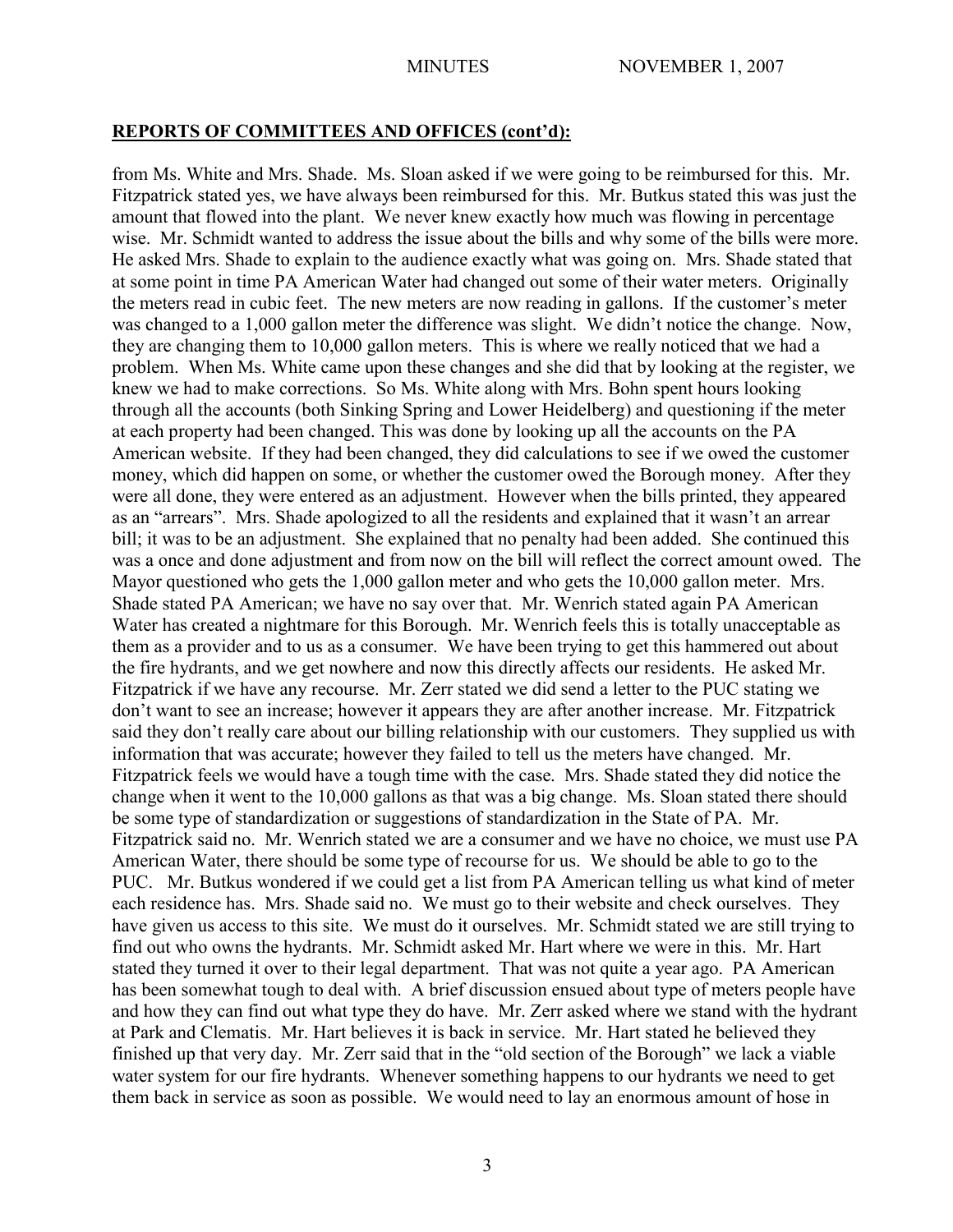# **REPORTS OF COMMITTEES AND OFFICES (cont'd):**

those areas if a hydrant isn't working. PA American was supposed to upgrade the Park Avenue waterline; however they have since abandoned that project. Neither Mr. Zerr nor Mr. Hart know why. In that project it was approved to add some hydrants to "beef" up our fire suppression area. Two (2) weeks ago, a hydrant went out of service on Park and Clematis (Brutto area). What upsets Mr. Zerr is they want an increase yet their service does not match the increase they want. This tied up the Borough crew for at least two (2) hours. Then it was lunchtime. Before they went to lunch they observed the leak. It was not coming up out of the curb boxes or hitting the curb. When they came back a half hour later, there was still no response from PA American and there was water coming up out of the curb box. Mr. Hart called again and still no response. Mr. Hart physically went back to their office and then they came out. That entire back side of the Borough that has businesses and homes and they are without a fire hydrant. This is a company that won't give you the service you need. They are a poor performer. And now they want an increase. Mr. Wenrich stated that Mr. Zerr told him, they didn't want to do anything because it was the weekend. They would return on Monday. They didn't want to pay the overtime. Mr. Schmidt asked if it was the wishes of Council to have Mr. Fitzpatrick write a letter to PA American Water regarding these issues. Mr. Wenrich made a motion to do just that; seconded by Mr. Zerr. Ms. Sloan asked if Council would be liable if there is a fire back there. Mr. Wenrich stated yes. Mr. Fitzpatrick stated that this day and age someone could sue everyone. Mr. Francis Butkus wondered if we should write two (2) one (1) to the PUC. Mr. Fitzpatrick stated we will send a copy to the PUC. Mr. Zerr amended his motion to say we shall send a letter to PA American Water Company with a copy going to the PUC; seconded by Mr. Wenrich. Mr. Butkus questioned if we can log a formal complaint with the PUC. Mr. Fitzpatrick stated there was; however he would need to look into how to go about doing that.  $AYES - 7$ ,  $NAYS - 0$ ; motion carried.

# **LIBRARY – DENNIS LEIBY:**

Mr. Leiby stated the Library Board had their meeting the other week. The bids are in for the moving of the books. They decided to go with Lausch. They will be meeting with the people who are laying the carpeting. They are looking at doing it on the 18<sup>th</sup> and 19<sup>th</sup> of December. If anything should happen it will go into the  $20<sup>th</sup>$  of December. Mr. Wenrich made a motion to pay the movers a cost not to exceed \$6,500.00 for the moving and storage of books; seconded by Mr. Zerr. AYES – 7, NAYS – 0; motion carried. Mrs. Shade questioned if the Borough is paying for the carpet and the movers. Mr. Leiby said yes; however if it goes over the projected cost, then the Library will pick up the additional cost either the Library itself or the Friends of the Library.

# **BUILDING, STREETS, AND UTILITIES – BRUCE LIGHT:**

Mr. Light had nothing to report at this time. His item was on the agenda.

# **RECREATION – BARBARA KUTZ:**

Mrs. Kutz stated the Park and Recreation Board will be meeting the second Wednesday (November 14, 2007) due to the Thanksgiving Holiday. The Holiday lights are here and will be going up some time before Thanksgiving.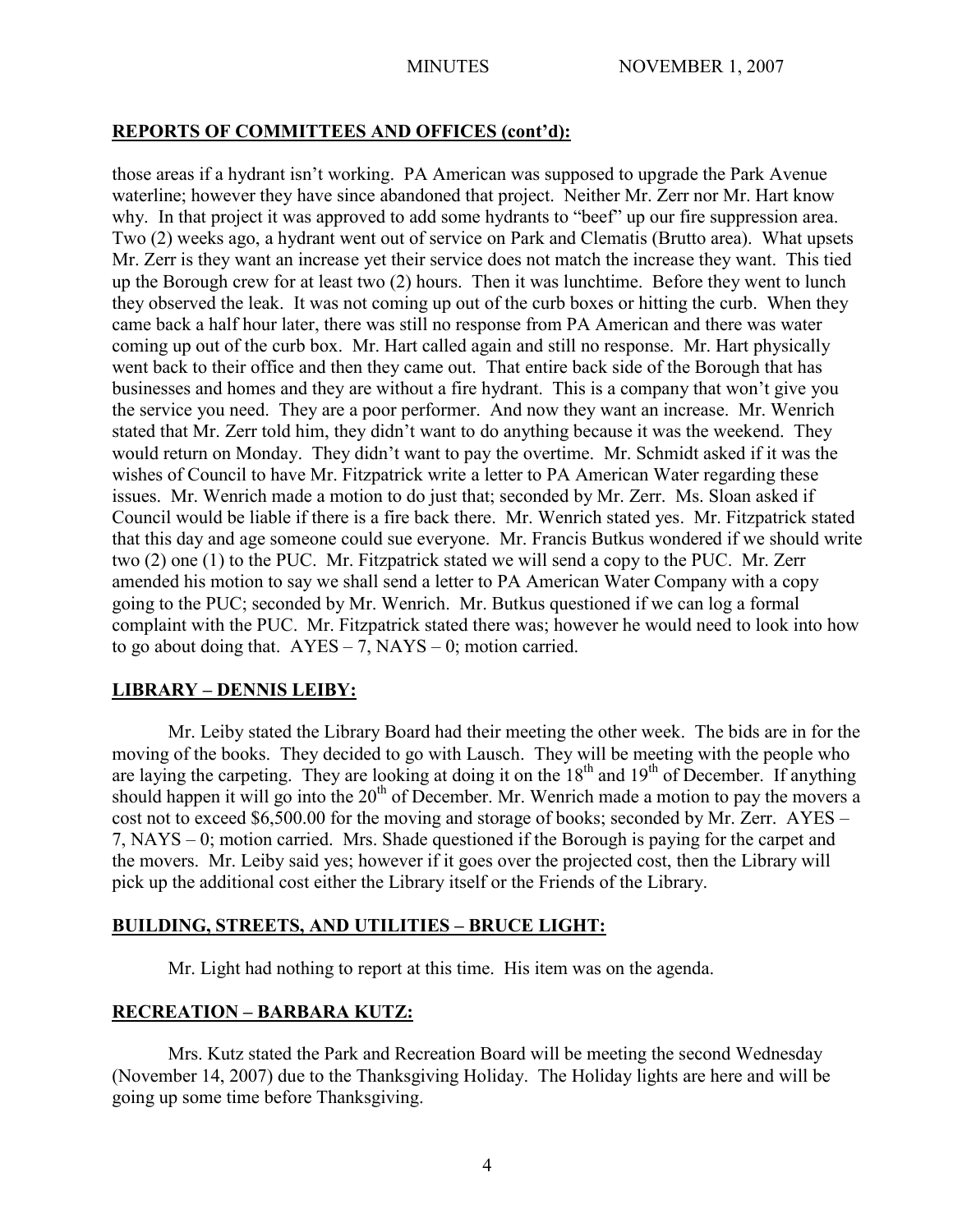### **PUBLIC SAFETY – JAMES ZERR:**

Mr. Zerr said at the last Safety Committee meeting they again reviewed the burning ordinance. The Committee feels there should be no changes. They contact numerous agencies and they feel our ordinance is fine. Mr. Schmidt stated in addition Mr. Paul Roth, Fire Marshal, received a letter from the PA State Fire Commissioner and they say it is fine. Mr. Schmidt invited all of Council to read the letter if they so choose. The second issue was the hearings on the request for a traffic light at Colonial Berks. After two (2) months of hearings and testimony from Dimmerling Traffic Engineer the Committee recommends to Council to deny the request for the signal. There are several reasons why. They did the hearings from 2003 to the present. There has only been two (2) actually highway accidents. On the property itself there has been twenty six (26). The other problem is the short cutting that is being done from the Hess Station through the lot to the other side. The curbing is not to standard so people are just coming out over the curb and out to the highway. PENNDOT has requirements that need to be met for the traffic light. There are twelve components to get a light; to date they only met four (4) of the requirements. Based on these findings the Safety Committee is recommending to Council that a traffic signal is not needed. A brief discussion ensued as to where they wanted the light located. Mr. Leiby asked if we have any liability if we deny the light and then someone gets killed there. Mr. Fitzpatrick said, no. He did say we could be sued for anything but liability no. Mr. Butkus asked what the twelve requirements were. Mr. Zerr did not have them with him; however he knew some. They need turning lanes, upgrades of the curbing, traffic counts, etc. Mr. Schmidt asked Mr. Zerr to give Mr. Butkus a copy of those requirements. Mr. Zerr made a motion to not allow a traffic signal to be placed at Colonial Fitness and Sports; seconded by Mr. Light.  $AYES - 7$ ,  $NAYS - 0$ ; motion carried. There was a request for restricted parking from a hair salon in the 4000 block of Penn Avenue. They would like it in front of their building. The Safety Committee, the engineer, and the Public Works Director reviewed the request and they are in agreement. They have a lot of older clientele. The Safety Committee recommends Council approve this request. The hours of restriction would be as follows: 8:00 a.m. to 4:00 p.m. Monday through Friday, and from 8:00 a.m. to 12:00 p.m. Saturday. Mr. Zerr made a motion to grant the above mentioned parking restrictions; seconded by Mr. Light.  $AYES - 7$ ,  $NAYS - 0$ ; motion carried.

# **MAYOR NOECKER:**

Mayor Noecker along with the Civil Service Commission received a letter saying that Chief Oxenreider has passed his test.

# **SEWER ENGINEER – DAVID SCHLOTT, JR:**

Mr. Schlott stated that Dukes' has finished the chemical treatment of the roots. The cost came in just less than the \$6,000.00 that was talked about.

# **BOROUGH ENGINEER – JACLYN HOLLENBACH:**

Mrs. Hollenbach was Ludgate Engineering's representative. Mrs. Hollenbach stated they were asked to get a third party firm to review the sewer plant upgrades and whether they were needed or not. Mr. Tom Weld was contacted by Robert Ludgate, Sr. Mr. Weld works for BCM. They have done many of these type things. It will take about a month to get the review done.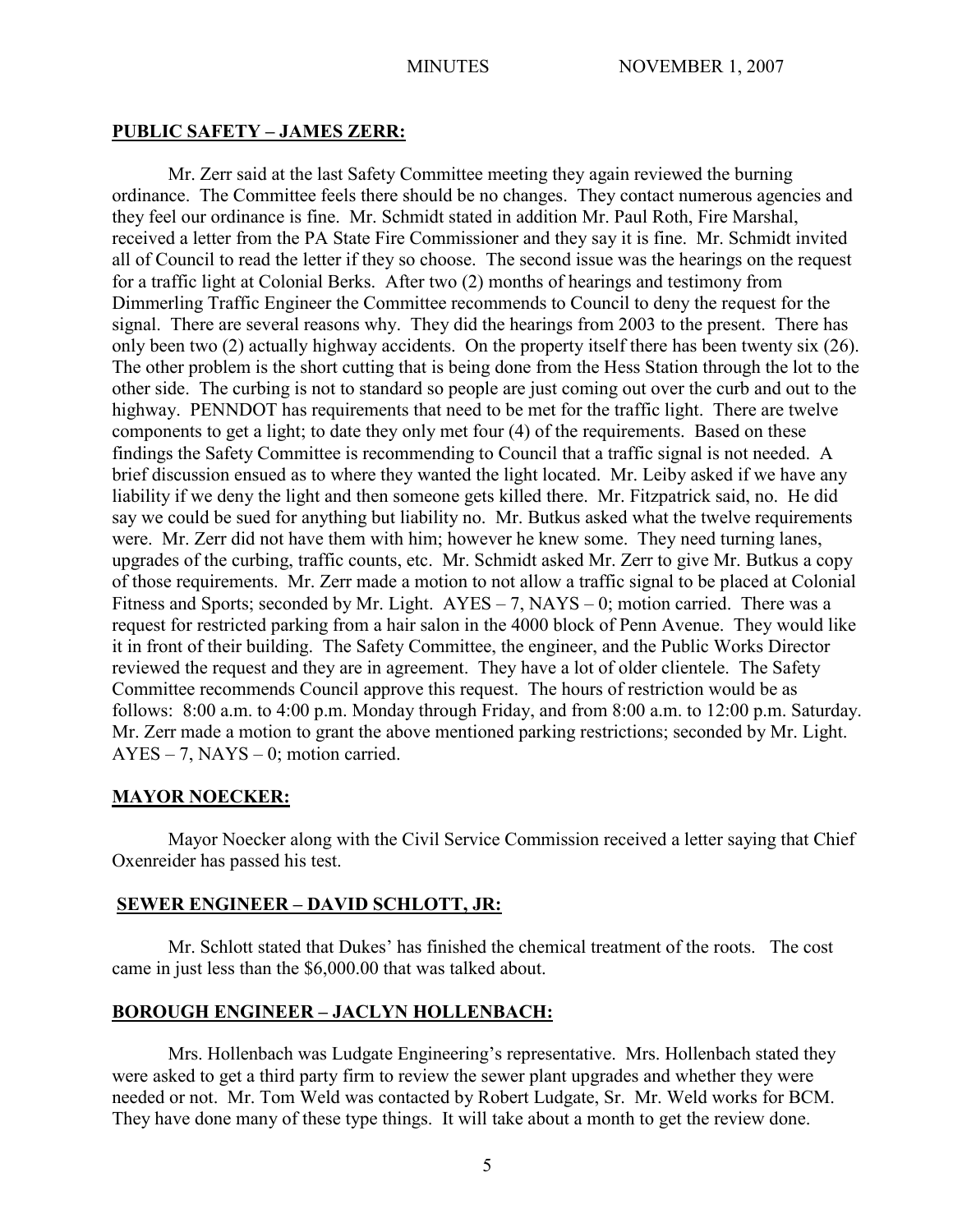# **BOROUGH ENGINEER – JACLYN HOLLENBACH (cont'):**

They hope to have a proposal from them by the end of the following week. They will pass it on when they receive it. Mr. Schmidt stated ARRO put together the synopsis to be looked at. Mr. Butkus asked what the cost was. Mr. Fitzpatrick said it was stated they are putting together the cost and a proposal should be forthcoming. Mrs. Hollenbach explained to Council that she and their Marketing Coordinator are meeting with all municipal secretaries to go over the proposal and to some new systems that they would like to put into place for next year.

# **PUBLIC WORKS DIRECTOR – MICHAEL HART:**

Mr. Hart had nothing to discuss.

# **SEWER AND SANITATION – GEORGE BUTKUS:**

Mr. Butkus had nothing to discuss.

# **ADMINISTRATION – STEWART WENRICH:**

Mr. Wenrich had nothing to discuss.

### **UNFINISHED BUSINESS:**

The first item was the Traditions Conditional Use Hearing will be held on Wednesday, November 7, 2007 at 7:00 p.m. at the Borough Hall.

# **NEW BUSINESS:**

The next items were exonerations for trash. These businesses have dumpsters and are not using our municipal trash collection. Mr. Leiby made a motion to exonerate the tax collector from collecting taxes for the business listed on the list; seconded by Mr. Light.  $AYES - 7$ ,  $NAYS - 0$ ; motion carried.

Appointing Reinhart and Company as our auditors was next on the agenda. Mr. Wenrich made a motion to appoint Reinhart and Company as our auditors for the next year; seconded by Mr. Zerr.  $AYES - 7$ ,  $NAYS - 0$ ; motion carried.

The next issue was LUCA. This is an unfunded requirement that has been placed on us. LUCA stands for Local Update of Census Addresses. Mrs. Shade explained that she and Mr. Hart had attended a seminar on this a few weeks prior. We are in the beginning phases of the 2010 census. This is for residences which will lead eventually into the head count. This information is highly confidential and cannot be shared with anyone. Mr. Hart will be the LUCA liaison. Mrs. Shade thanked the Mayor for giving up of his office as this information must be kept locked up at all times. If this information becomes public, under the Title 13 Law, Mrs. Shade and Mr. Hart could be fined up to \$250,000.00 and/or five (5) years in prison. The State will provide us with the information they currently have. Since the 2000 census we have added several new developments,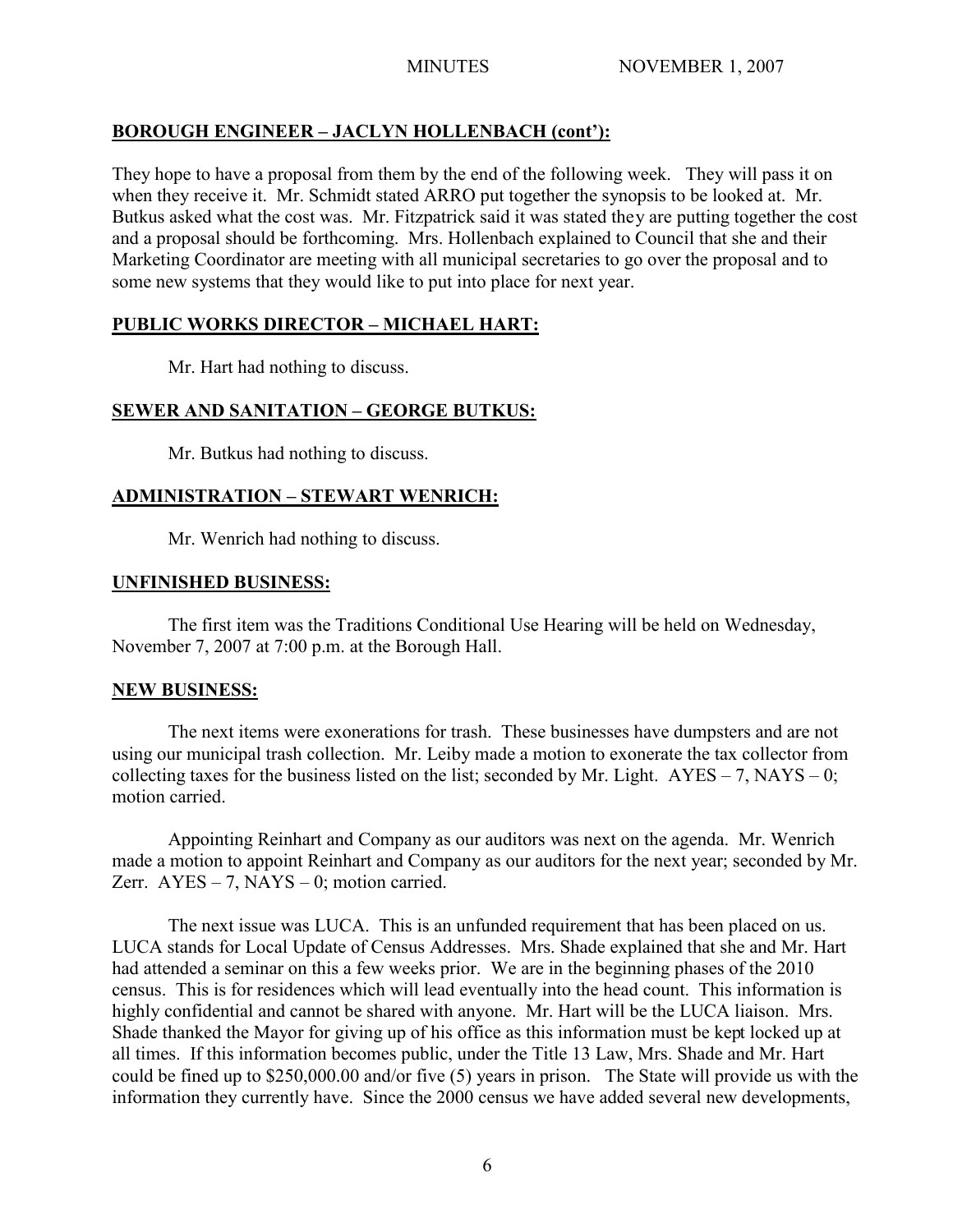### **NEW BUSINESS (cont'd):**

and apartment complexes along with the building out of some developments. Mrs. Shade said our last census was 2,639. We have definitely grown a lot over the last few years. We must do geo tracking. The State will be sending us maps that we will have to write down coordinates. New streets will be placed on these maps along with each new home, etc. They will send us the information they currently have; it will be up to Mr. Hart and Mrs. Shade to contact the tax collector, the County 911 Center and any other resources we can think of for these addresses. We have only 120 days. We should be receiving this information by November 19, 2007 and by March this project must be completed. After we hand in this information then the State will start their process. Each home should or will be receiving a survey. If that survey is not completed and returned, you might receive a knock on the door asking you the same questions. This will be a work in progress. For each person that is not accounted for in your municipality, you are losing \$1,000.00. This is very important that we get this done. This will be quite a project. Mr. Butkus stated if a fine we would be levied. Mrs. Shade said no this would be in grant money, liquid fuels money, etc. Mr. Wenrich said this just verifies we needed more office people. Mr. Schmidt again thanked the Mayor for relinquishing his office.

We will be having budget meetings on Monday, November  $19<sup>th</sup>$  and November  $26<sup>th</sup>$  at 7:00 p.m. here at the Borough Hall.

The next item is the establishing of meeting dates for 2008. There were several requests for all meetings to be at 7:00 p.m. There has been much confusion as to meeting times. This does not include the Authority. Mr. Francis Butkus will talk with his Board and they will set their dates accordingly. Mrs. Shade had sent an e-mail out asking for Council's thought on workshop meetings. Mr. Butkus stated he thought the third Thursday would be a better date to meet, if we need to meet at all. Mrs. Kutz did not feel the workshop meetings were needed at all. The rest of Council had no problem with the fourth Wednesday as needed. Mrs. Shade explained how the fourth Wednesday was decided. It came about because the Planning Commission meets the fourth Tuesday and if any issues needed to be addressed we could do it that evening instead of taking up more time at the regular Council meeting. Mrs. Shade read the dates for all the meetings. Mr. Light made a motion to establish the meeting dates as set forth in the Resolution; seconded by Mr. Leiby.  $AYES - 7$ ,  $NAYS - 0$ ; motion carried.

The Holiday Open House will be December 5, 2007 from 7:00 p.m. to 9:00 p.m. Mrs. Kutz said that the Rec Board will be decorating the Borough Hall the Friday after Thanksgiving if anyone wanted to help at 10:00 a.m.

The next item was the allocation of the 2007 excess interest award to the Police Pension Plan. Mr. Fitzpatrick explained what this was and that we do this every year. We allocate the excess in the same manner as it was presented. There are three (3) different accounts. One (1) is the municipal account, the other is the member and municipal board member account, and the last is the retired members account. We allocate it across the board. He is asking for the allocation to remain the same. The excess is 3.12%. In dollar and cents it comes to \$20,038.65 to the municipal account, \$2,406.29 in the member account, and \$5,898.17 in the retiree member's account. This is how the State did and we are asking Council not to alter this and adopt it the way it is. Mr. Leiby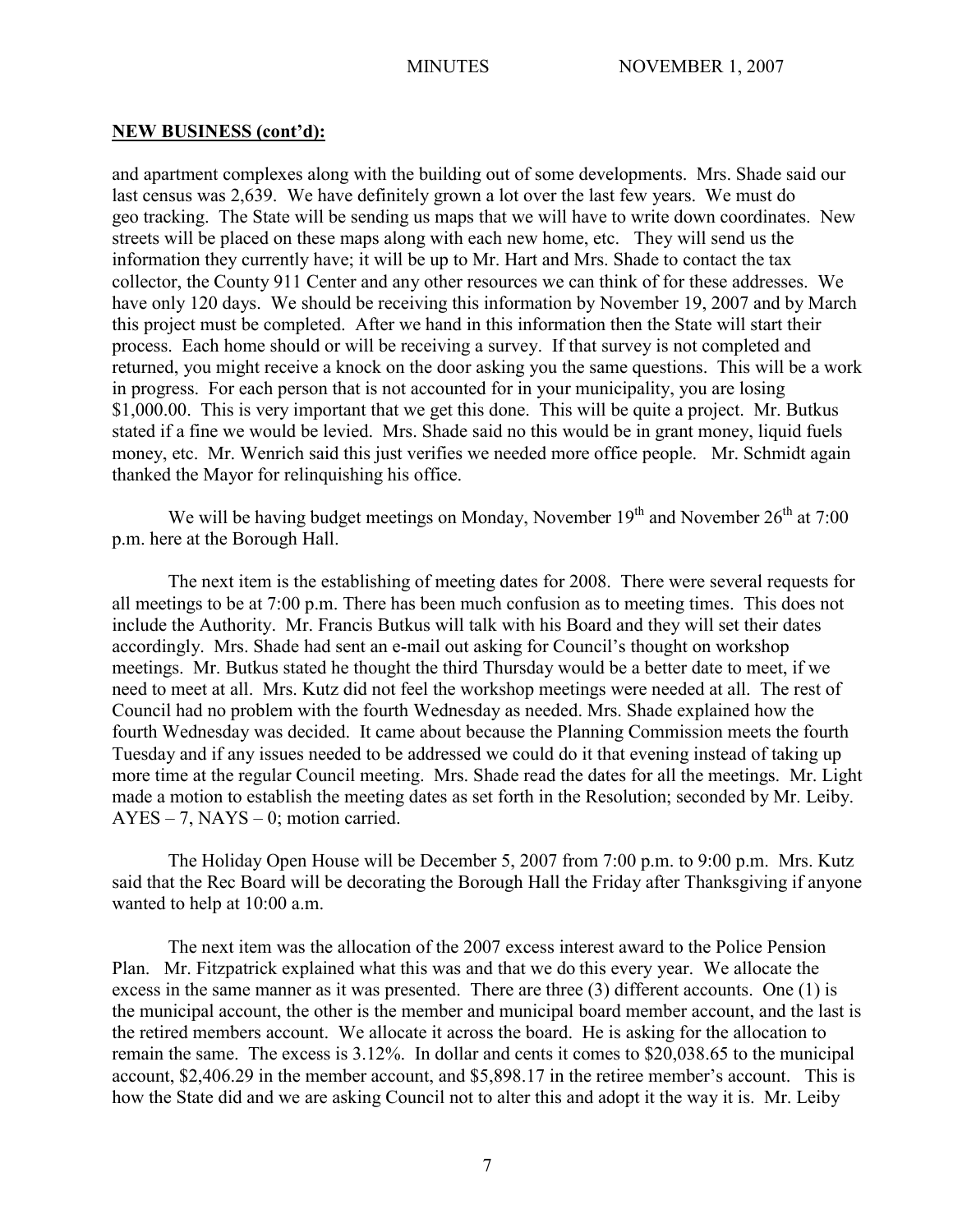### **NEW BUSINESS (cont'd):**

made the motion to accept the allocation as stated; seconded by Mr. Butkus.  $AYES - 7$ ,  $NAYS - 0$ ; motion carried.

The next item was the Brookfield Manor Playground. Mr. Zerr was under the impression this had been taken care of months ago. Mr. Hart said that was true, Council chose to do nothing. What was dead was going to be replaced and everyone was going to be notified of this. Mr. Hart stated Mrs. Sandi Karli contacted him after the Enoch's contact her. The previous Monday, Mr. Hart and Mrs. Karli did go back to their property in Brookfield Manor. They are on the lot right next to the playground. The voiced their concern about the ugly bushes that are there and the dead ones. In addition, they have no privacy. Mr. Hart stated he did say the Borough did take the stand that they will not replace the trees with the exception of the dead ones. They did not like that. They asked Mr. Hart if they could plant their own trees on their own property to which Mr. Hart said yes. They asked Mr. Hart if they could plant them out to the curb line. Mr. Hart said yes; that defeats our purpose of not wanting them there. Mr. Hart asked the Enoch if he could get Council to agree to plantings between the center or our fence and their fence, up to the end of their house. This would give them the privacy they want while keeping the front open so the playground can be easily visible. They are willing to pay for everything, plantings and sod. Mr. Schmidt questioned they can do pretty much on their property what they want. Mr. Hart said true and it would look stupid with a row of trees and then another row of pine trees. The main concern was the safety issue when this was on the table before. He is concerned about the playground and what might go on there. The trees will get bigger and obscure the view even more. Mrs. Hollenbach questioned if they agreed not to go out to the curb to which Mr. Hart said yes. They agree not to take it out to the curb. Mrs. Kutz asked if the playground will be visible from the street. Mr. Hart said yes. Chief Oxenreider does not feel there would be a problem. Mr. Wenrich suggested it gets tabled until the Safety Committee looks at it. Mr. Zerr made a motion to table this issue until the Safety Committee can go back and look at it; seconded by Mrs. Kutz. Mr. Hart said the only other issue that could put a damper to the entire project is that there is an electrical box at the curb. He does not know where those power leads are going. Mr. Zerr wanted a PA One Call in. Mr. Hart can talk to the people from Ryan Homes.  $AYES - 7$ ,  $NAYS - 0$ ; motion carried.

The salt shed was next. Mr. Light had Mr. Hart pass around a picture of where the shed would be located. It is about \$2,900.00 and we will build it ourselves. It will house some of our equipment. This will be a roof over the salt shed. It will be closed on three sides and eventually a garage type door will go on the front. The maximum it should cost is \$2,500.00. Mr. Wenrich made a motion to have them move ahead at a cost not to exceed \$3,000.00; seconded by Mr. Light. AYES – 7, NAYS – 0; motion carried.

The next item is the Local Service Tax. There have been some changes to the Municipal Services Tax. It will now be collected \$1.00 per week instead of \$52.00 all at one time. In addition, it will be paid once a quarter (like a quarterly tax) to the tax collector. The first year we will only have three (3) quarters of tax. Mr. Fitzpatrick needs authorization to advertise the Ordinance. Mr. Butkus made a motion to have Mr. Fitzpatrick advertise the Ordinance for adoption at our December meeting. Mr. Leiby asked if the tax collector is collecting this tax. Mr. Schmidt said yes. Mr. Butkus made the motion to have Mr. Fitzpatrick advertise the Local Service Tax Ordinance; seconded by Mr. Wenrich. AYES – 7, NAYS – 0; motion carried.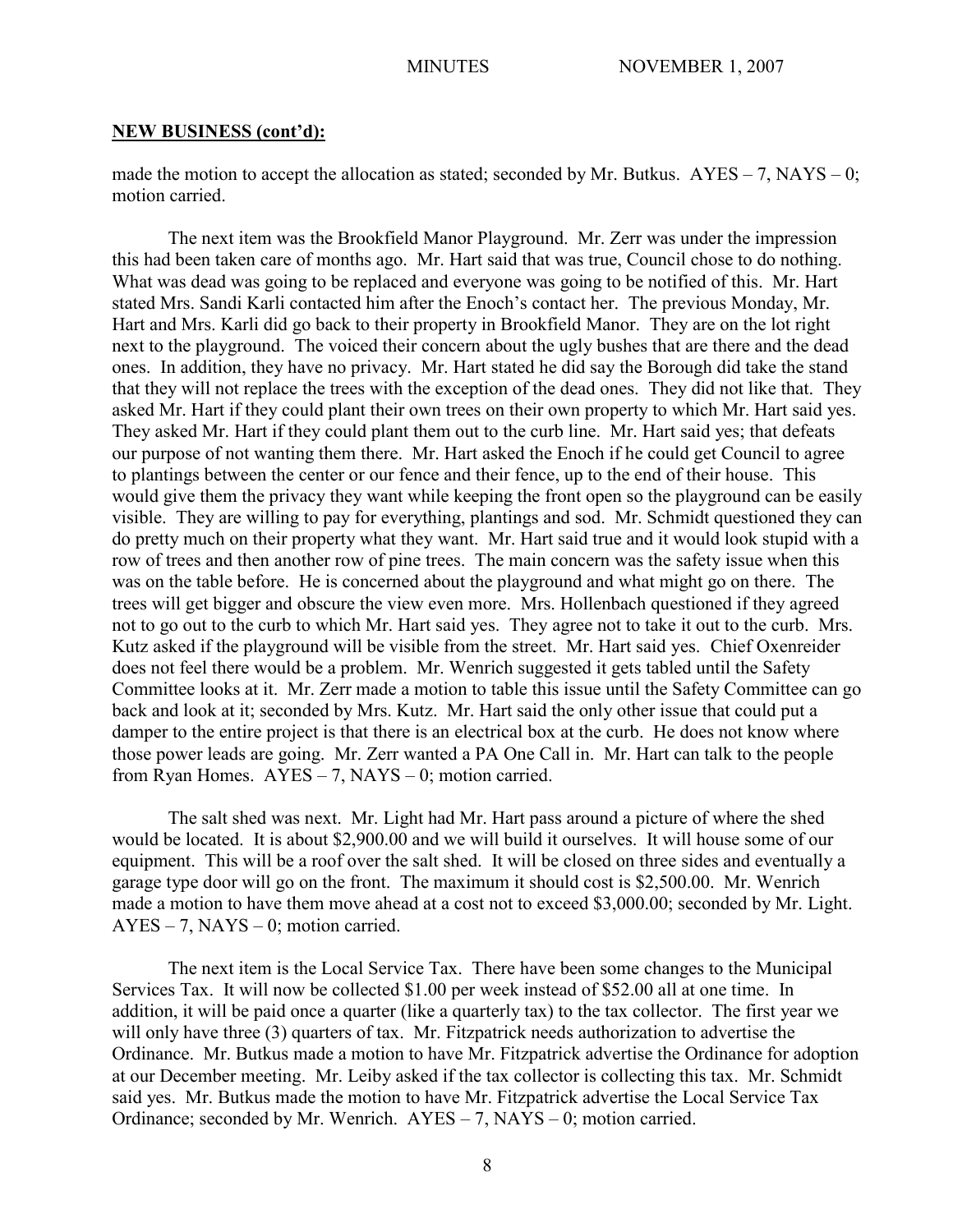### **PUBLIC COMMENT:**

Mr. Walters stated that the new library sign shines in his bedroom. A discussion ensued. It was decided to try to either turn off the sign or to put a timer on it. It is lit all night long. Mr. Hart stated there is a photo cell in there. They were hoping to get the sign to go off early and come on late. Mr. Leiby will take this back to the Library Board.

Ms. Sloan questioned what caused the blockage on Broad Street. Mr. Zerr stated we did discuss this before. The blockage actually happened on Reedy Road not Broad Street. He explained what had happened. Ms. Sloan wanted to know if the cause was roots. The answer was no. Ms. Sloan wanted to know what was in the blockage. They continued that it was typical sewer items including some solid items.

Mr. Harting questioned if the percentage of trash will go up. Mrs. Shade stated there should be no trash increase. Mr. Butkus said the only question he had was what Spring Township was going to charge us. Mrs. Shade stated that the cost will remain at \$5.00 per person. Once again, it was stated at this point, no increase is expected. Mr. Butkus stated there will be no increase. He and his committee feel the same way.

The next item was Reverse 911. Wyomissing Borough is putting in a Reverse 911 and has offered the West Side Emergency Management Agency the chance to go into this with them. The Reverse 911 could handle 50,000 people. The only thing that the Agency is asking is that we increase our contribution from \$1.00 to \$2.00 per person. Mr. Schmidt explained how this would work. We would not need to pay anything more for the Reverse 911. The Agency would pay for the Reverse 911. Mr. Leiby made a motion to increase our contribution from \$1.00 to \$2.00 per person; seconded by Mr. Light. AYES – 7, NAYS – 0; motion carried.

# **EXECUTIVE SESSION:**

Council went into an executive session at 9:07 p.m. for litigation matters.

# **RECONVENE:**

Council reconvened at 9:28 p.m. No formal action was needed.

### **TREASURER'S REPORT:**

| General Account                    |                |              |            |
|------------------------------------|----------------|--------------|------------|
| Opening Balance – October 31, 2007 |                | <sup>S</sup> | 70,011.06  |
| <b>PLGIT</b>                       |                |              | 8,698.30   |
| Invest                             | Recreation     |              | 47,347.35  |
|                                    | General Invest |              | 272,487.84 |
|                                    | To Be Paid     |              | 30,491.25  |
|                                    |                |              | 398,544.55 |